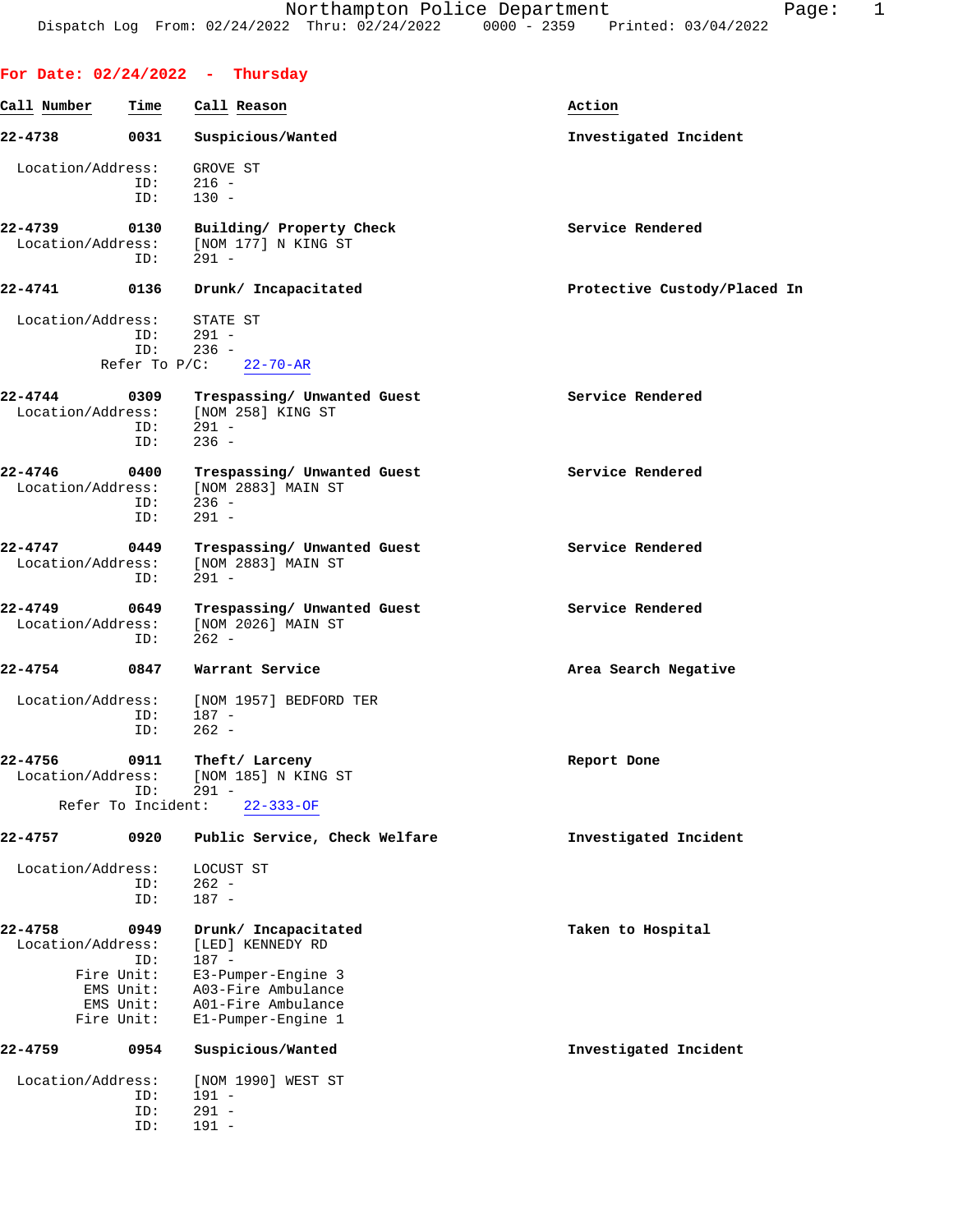| 22-4761<br>Location/Address:     | 1037<br>ID:                              | Auto Crime, Theft of Auto<br>[NOM 330] PLEASANT ST<br>$262 -$                                    | Service Rendered              |
|----------------------------------|------------------------------------------|--------------------------------------------------------------------------------------------------|-------------------------------|
| 22-4765<br>Location/Address:     | 1142<br>ID:<br>ID:                       | Alarm/ Burglar/ Holdup Panic<br>[NOM 2036] LOCUST ST<br>$187 -$<br>$126 -$                       | False Alarm/City              |
| 22-4771                          | 1236                                     | Warrant Service                                                                                  | Arrest Male 18yrs & Over      |
| Location/Address:                |                                          | [NOM 67] LOCUST ST                                                                               |                               |
|                                  | ID:<br>ID:                               | 187 -<br>$262 -$                                                                                 |                               |
|                                  | ID:                                      | $187 -$                                                                                          |                               |
|                                  | Refer To Arrest:                         | $22 - 71 - AR$                                                                                   |                               |
| $22 - 4774$                      | 1302                                     | Disturbance                                                                                      | Investigated Incident         |
| Location/Address:                | ID:<br>ID:                               | [NOM 960] PRINCE ST<br>$126 -$<br>$191 -$                                                        |                               |
| 22-4775                          | 1307                                     | Traffic Accident                                                                                 | Investigated Incident         |
| Location/Address:                |                                          | [NOM 2782] KING ST                                                                               |                               |
|                                  | ID:                                      | $187 -$                                                                                          |                               |
| 22-4777                          | 1332                                     | Suspicious/Wanted                                                                                | Investigated Incident         |
| Location/Address:                | ID:                                      | [FLR] WOODLAND DR<br>187 -                                                                       |                               |
| 22-4779<br>Location/Address:     | 1346<br>ID:<br>ID:                       | Harassment / Stalking<br>[NOM 1920] ELM ST<br>$262 -$<br>$287 -$<br>Refer To Incident: 22-336-OF | Report Done                   |
| 22-4780<br>Location/Address:     | 1410<br>ID:                              | Animal<br>PROSPECT AVE<br>$427 -$                                                                | Service Rendered              |
| $22 - 4783$<br>Location/Address: | 1437<br>ID:<br>ID:<br>Refer To Incident: | Disturbance<br>[FLR 164] PINE ST<br>$203 -$<br>$277 -$<br>$22 - 335 - OF$                        | Report Done                   |
| $22 - 4784$                      | 1510                                     | Theft/ Larceny                                                                                   | Investigated Incident         |
| Location/Address:                | ID:                                      | [LED 35] RIVER RD<br>$203 -$                                                                     |                               |
| 22-4785<br>Location/Address:     | 1529<br>ID:<br>ID:<br>ID:                | Public Service, Check Welfare<br>[FLR 1289] FLORENCE RD<br>191 -<br>$242 -$<br>$277 -$           | Service Rendered              |
| 22-4786                          | 1544                                     | Theft/ Larceny                                                                                   | Investigated Incident         |
| Location/Address:                | ID:                                      | [NOM 180] N KING ST<br>$242 -$                                                                   |                               |
| 22-4790                          | 1616                                     | Motor Vehicle Stop                                                                               | Cite/ Warning Issued/ Traffic |
| Vicinity of:                     | ID:                                      | PLEASANT ST + HOCKANUM RD<br>$287 -$                                                             |                               |
|                                  |                                          |                                                                                                  |                               |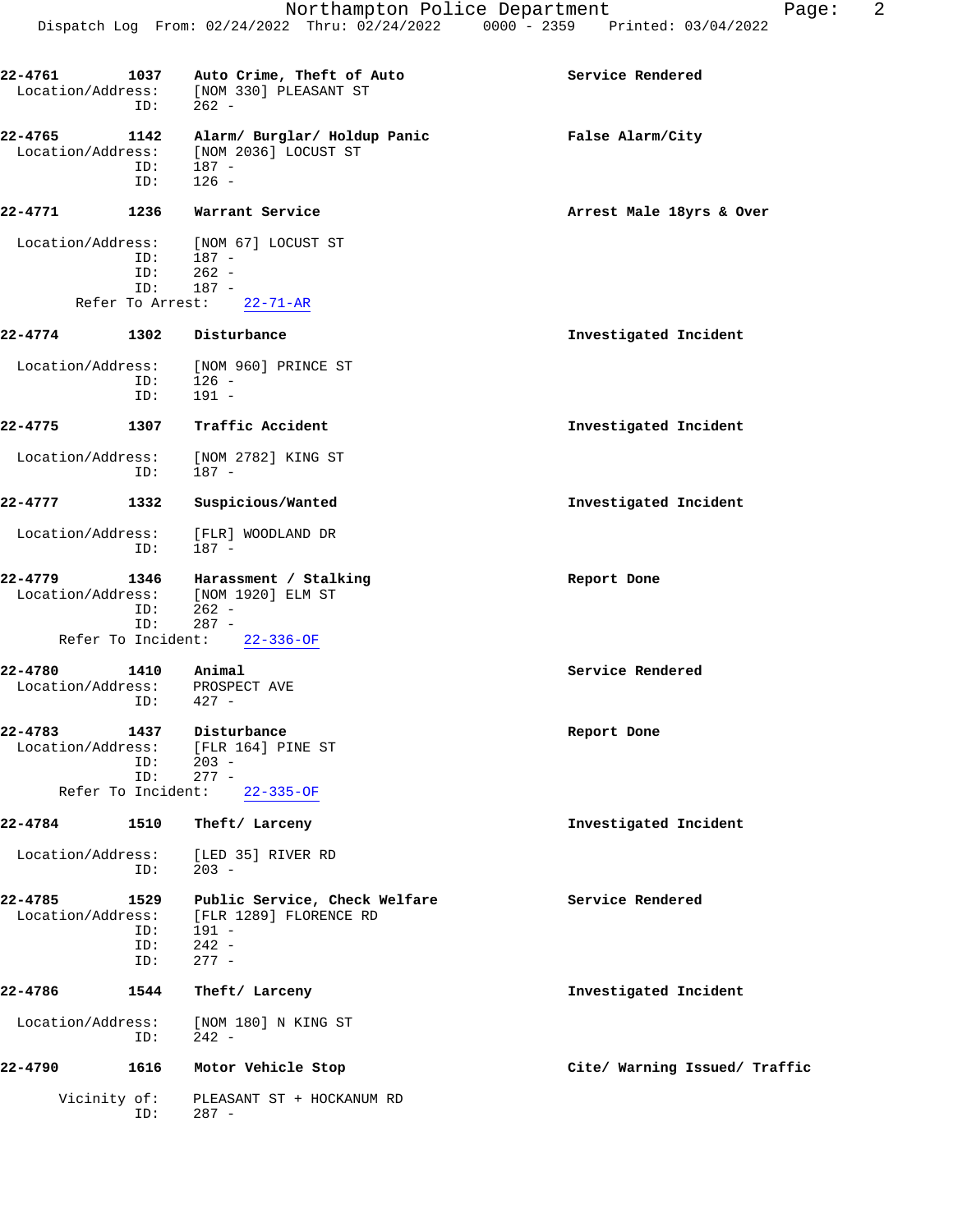| 22-4794                      |                    | 1632 Motor Vehicle Stop                       | Cite/ Warning Issued/ Traffic                                                   |
|------------------------------|--------------------|-----------------------------------------------|---------------------------------------------------------------------------------|
| Location/Address:            |                    | CLARK AVE                                     |                                                                                 |
|                              | ID:                | $287 -$                                       |                                                                                 |
| 22-4795                      | 1632               | Alarm/ Burglar/ Holdup Panic                  | False Alarm/City                                                                |
| Location/Address:            |                    | [NOM 844] MAIN ST                             |                                                                                 |
|                              | ID:                | 242 -<br>$203 -$                              |                                                                                 |
|                              | ID:<br>ID:         | $191 -$                                       |                                                                                 |
|                              | ID:                | 287 -                                         |                                                                                 |
| 22-4796                      |                    | 1719 Suspicious/Wanted                        | Report Done                                                                     |
|                              |                    | Location/Address: [NOM 307] PLEASANT ST       |                                                                                 |
|                              | ID:                | $287 -$                                       |                                                                                 |
|                              |                    | Refer To Incident: 22-337-OF                  |                                                                                 |
| 22-4798                      |                    | 1739 Drunk/ Incapacitated                     | Investigated Incident                                                           |
| Location/Address:            |                    | [NOM 92] HAMPTON AVE                          |                                                                                 |
|                              | ID:                | 191 -                                         |                                                                                 |
|                              | ID:                | $287 -$                                       |                                                                                 |
|                              | ID:                | $242 -$                                       |                                                                                 |
| 22-4804                      | 1934               | Alarm/ Burglar/ Holdup Panic                  | False Alarm                                                                     |
| Location/Address:            |                    | [NOM 398] STATE ST                            |                                                                                 |
|                              | ID:                | $191 -$                                       |                                                                                 |
|                              | ID:                | $287 -$                                       |                                                                                 |
|                              | ID:                | $242 -$                                       |                                                                                 |
| 22-4806                      | 1951               | Suspicious/Wanted                             | Investigated Incident                                                           |
| Location/Address:            |                    | [FLR 239] BRIDGE RD                           |                                                                                 |
|                              | ID:                | $203 -$                                       |                                                                                 |
|                              | ID:                | $242 -$                                       |                                                                                 |
| 22-4807                      | 2051               | Disturbance                                   | Investigated Incident                                                           |
|                              |                    |                                               |                                                                                 |
| Location/Address:            |                    | [NOM 373] PLEASANT ST<br>$191 -$              |                                                                                 |
|                              | ID:                |                                               |                                                                                 |
|                              | ID:                | $277 -$<br>$203 -$                            |                                                                                 |
|                              | ID:<br>ID:         | $277 -$                                       |                                                                                 |
|                              |                    |                                               | Additional Activity: 02/24/2022 2054 Wallace - 4294, Joshua Patrol 1 Hrs 12 Min |
|                              |                    | 22-4808 2057 Alarm/ Healthwatch/ Help         | Taken to Hospital                                                               |
| Location/Address:            |                    | [FLR 1054] GLENDALE RD                        |                                                                                 |
|                              | ID:                | $277 -$                                       |                                                                                 |
|                              | Fire Unit:         | E3-Pumper-Engine 3                            |                                                                                 |
|                              | EMS Unit:          | A03-Fire Ambulance                            |                                                                                 |
| 22-4809                      | 2203               | Animal                                        | Investigated Incident                                                           |
| Location/Address:            | ID:                | [NOM 1022] BARRETT ST<br>$242 -$              |                                                                                 |
|                              |                    |                                               |                                                                                 |
| 22-4811                      | 2235               | Theft/ Larceny                                | Report Done                                                                     |
| Location/Address:            | ID:                | [FLR] PINE ST<br>$216 -$                      |                                                                                 |
|                              | Refer To Incident: | $22 - 338 - OF$                               |                                                                                 |
| 22-4815                      | 2339               | Trespassing/ Unwanted Guest                   | Investigated Incident                                                           |
| Location/Address:            |                    | [NOM 254] KING ST                             |                                                                                 |
|                              | ID:                | $130 -$                                       |                                                                                 |
|                              | ID:                | $291 -$                                       |                                                                                 |
|                              |                    |                                               |                                                                                 |
| 22-4816<br>Location/Address: | 2339               | Traffic, Complaint/Hazard<br>[FLR] FEDERAL ST | Service Rendered                                                                |
|                              | ID:                | $216 -$                                       |                                                                                 |
|                              |                    |                                               |                                                                                 |